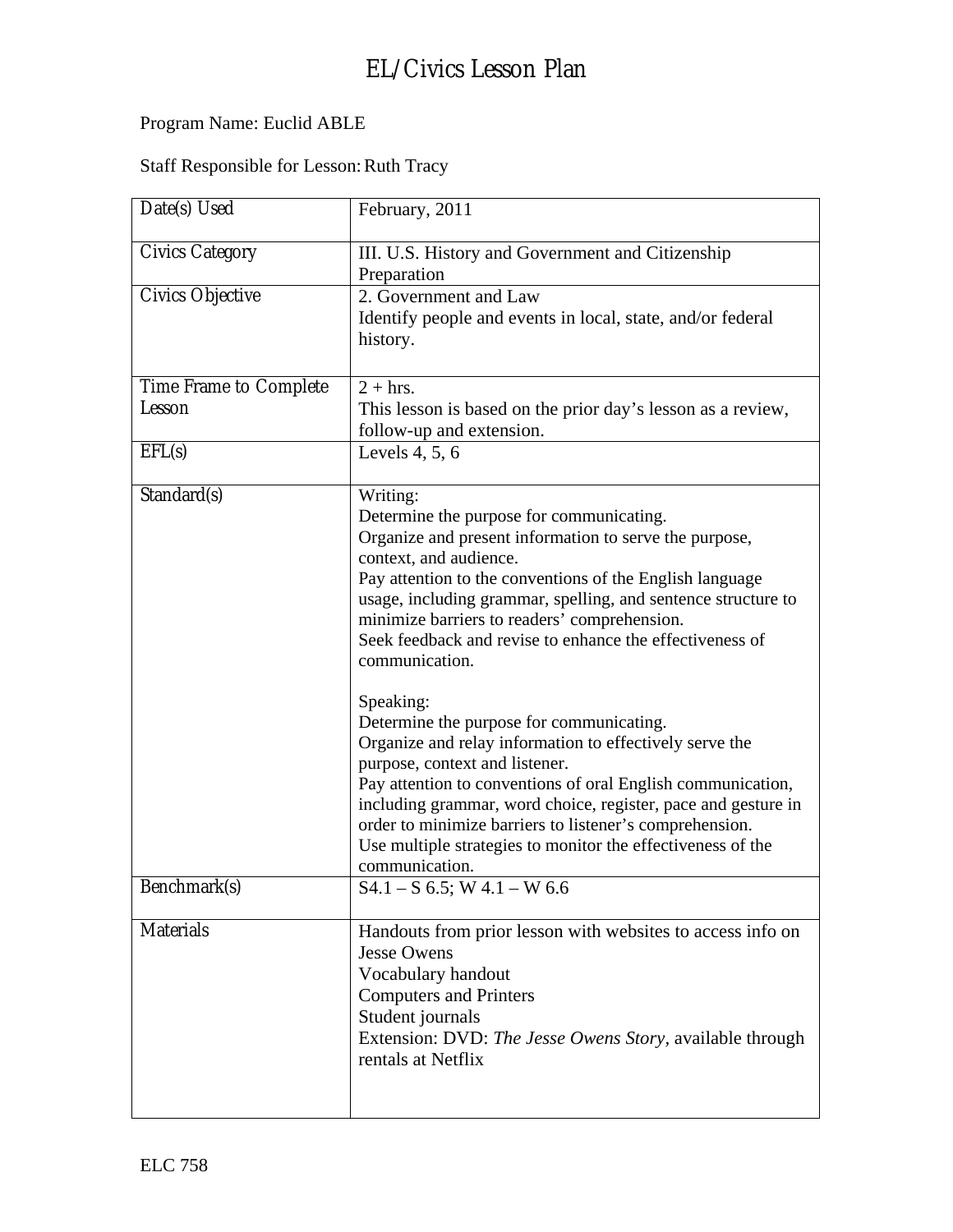| Activities  | 1) Teacher brings students' attention to the vocabulary<br>list to make sure everyone can use the words in<br>context. Discuss in context.<br>2) Students review the information they learned the day<br>before and share with others in the class. Tell<br>preference as to which were the best websites and<br>why.<br>3) Teacher facilitates questions and answers from the<br>group about Jesse Owen's life. (See teacher's<br>questions to get things started)<br>4) Using computers or journals, students write their<br>impression of Jesse Owen's life referring to the<br>discussion and websites. Write, correct, and rewrite<br>to create a finished work to copy and share with<br>others.<br>5) Extension: Prepare and share the story of Jesse<br>Owens in a simplified form with students in Levels<br>1, 2 and 3 or create a mock interview with one<br>student as the interviewer and the other as Jesse<br>Owens.<br>6) Extension: watch the DVD The Jesse Owens Story<br>available through Netflix. |
|-------------|------------------------------------------------------------------------------------------------------------------------------------------------------------------------------------------------------------------------------------------------------------------------------------------------------------------------------------------------------------------------------------------------------------------------------------------------------------------------------------------------------------------------------------------------------------------------------------------------------------------------------------------------------------------------------------------------------------------------------------------------------------------------------------------------------------------------------------------------------------------------------------------------------------------------------------------------------------------------------------------------------------------------|
| Assessment/ | Teacher monitors discussion and writing for accuracy in                                                                                                                                                                                                                                                                                                                                                                                                                                                                                                                                                                                                                                                                                                                                                                                                                                                                                                                                                                |
| Evidence    | content and grammar.                                                                                                                                                                                                                                                                                                                                                                                                                                                                                                                                                                                                                                                                                                                                                                                                                                                                                                                                                                                                   |
|             | Teacher assists in preparing information in simplified<br>form to present to lower levels.                                                                                                                                                                                                                                                                                                                                                                                                                                                                                                                                                                                                                                                                                                                                                                                                                                                                                                                             |
| Reflection  | Because writing always takes much longer for some than<br>for others, the time frame for these activities might go<br>longer than 2 hours. Those who finish earlier could work<br>on creating a mock sports interview in which one student is<br>the interviewer and the other is Jesse Owens.                                                                                                                                                                                                                                                                                                                                                                                                                                                                                                                                                                                                                                                                                                                         |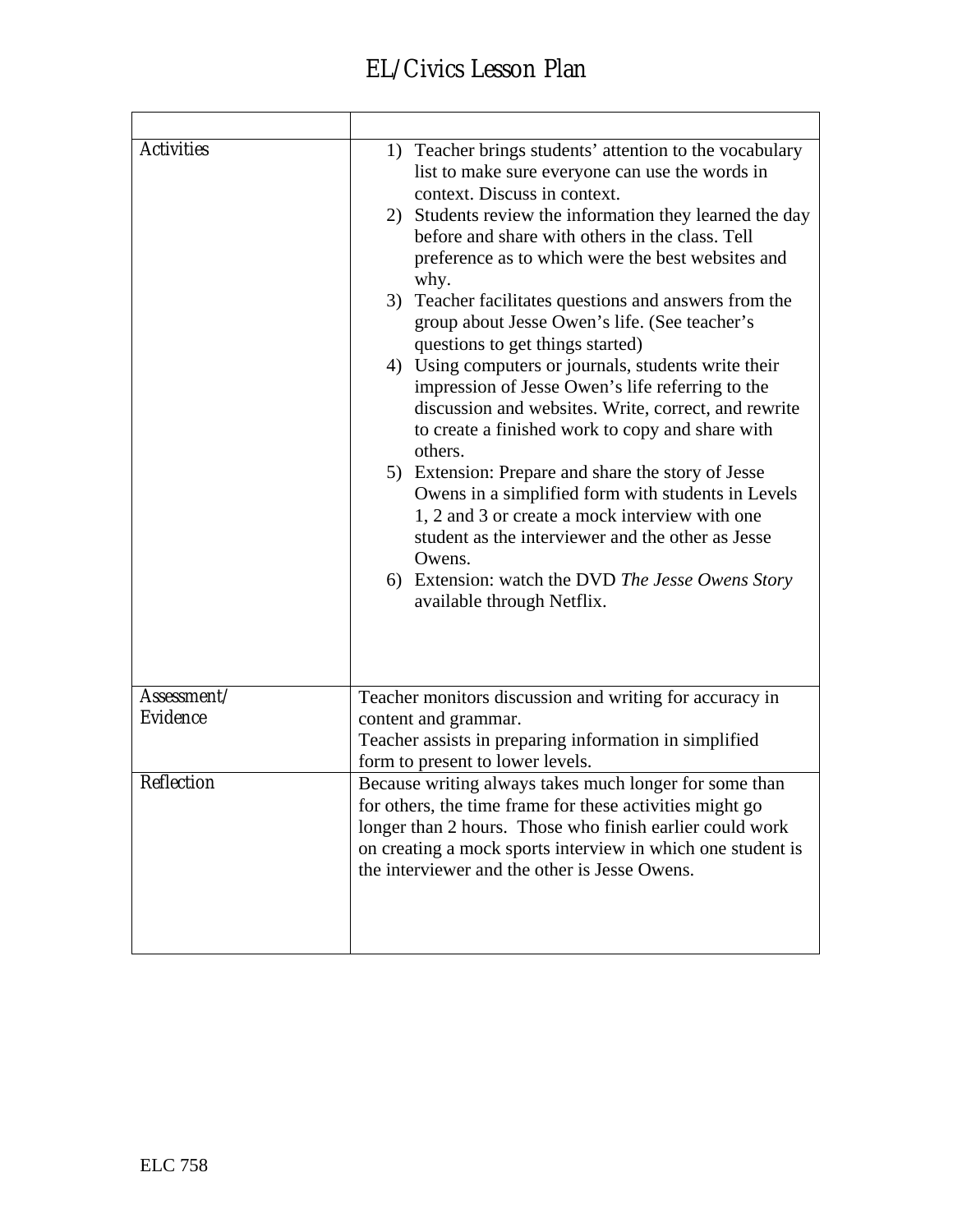#### **Jesse Owens**

Teacher's questions to facilitate discussion

- 1) Yesterday and today we talked about Jesse's quote, "We all have dreams. In order to make dreams come into reality, it takes an awful lot of determination, dedication, self-discipline and effort." How and when did Jesse use these qualities?
- 2) Jesse was quite sick as a young child, yet he became a great athlete. How do you explain this?
- 3) Jesse's father was a great inspiration to him. What were some of the things he learned from his father?
- 4) While Jesse was competing in the Olympics and becoming known around the world, segregation and discrimination in America was accepted. What were some things that Jesse suffered at that time that he would not have to deal with today?
- 5) What are some things we can learn from Jesse Owens' life that are useful today?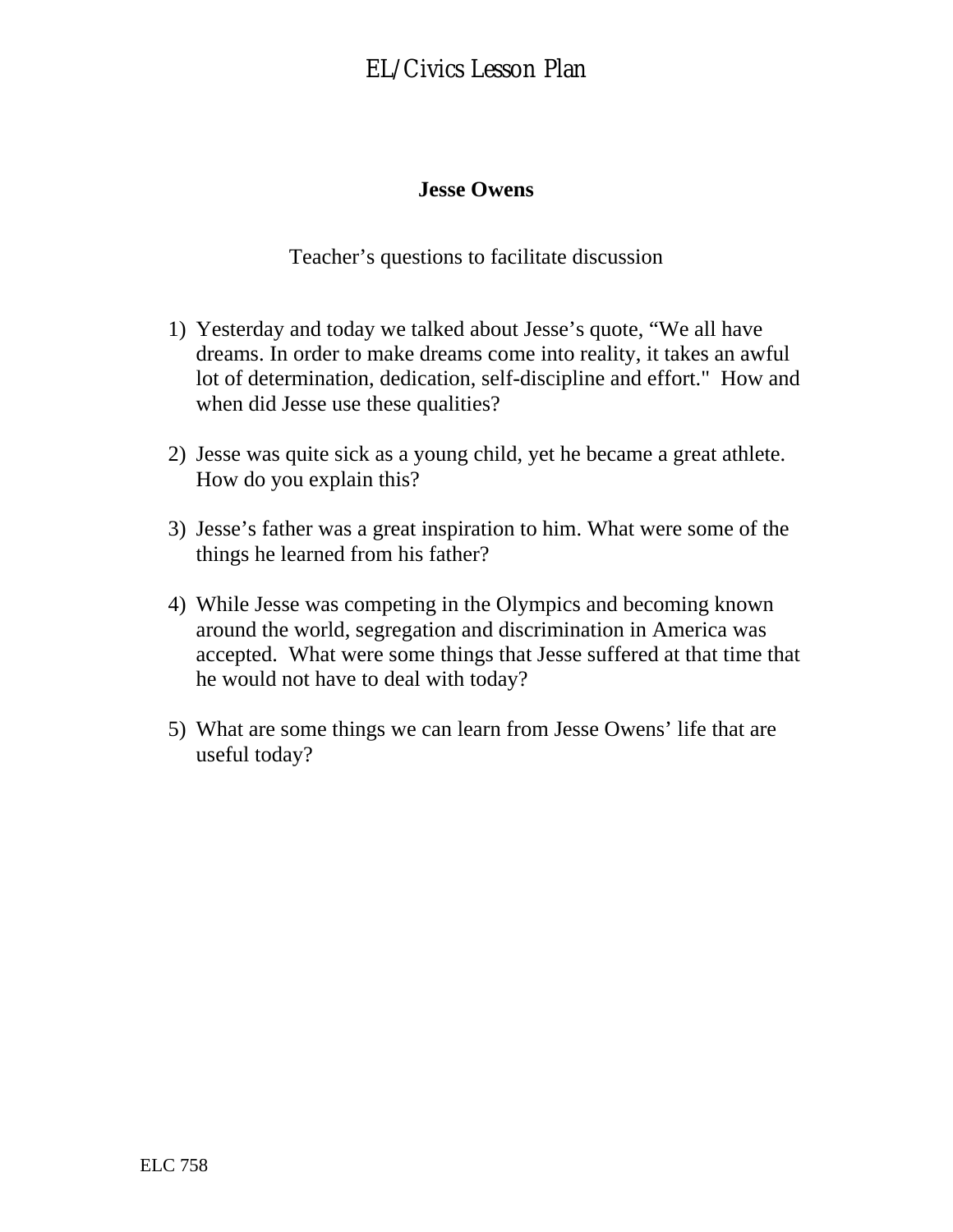#### **Jesse Owens**

**The Jesse Owens Official website <http://www.jesseowens.com/>**

**The Life of Jesse Owens <http://www.ohiohistorycentral.org/entry.php?rec=294>**

**The Life of Jesse Owens <http://espn.go.com/sportscentury/features/00016393.html>**

**Videos – This is your life! Part 1 & 2 <http://www.youtube.com/watch?v=FWOpE-GyXvI&feature=related> <http://www.youtube.com/watch?v=cE7iJbj9j4k>**

**The Jesse Owens Museum <http://www.jesseowensmuseum.org/>**

**Jesse Owen's Obituary, NY Times**  <http://www.nytimes.com/learning/general/onthisday/bday/0912.html>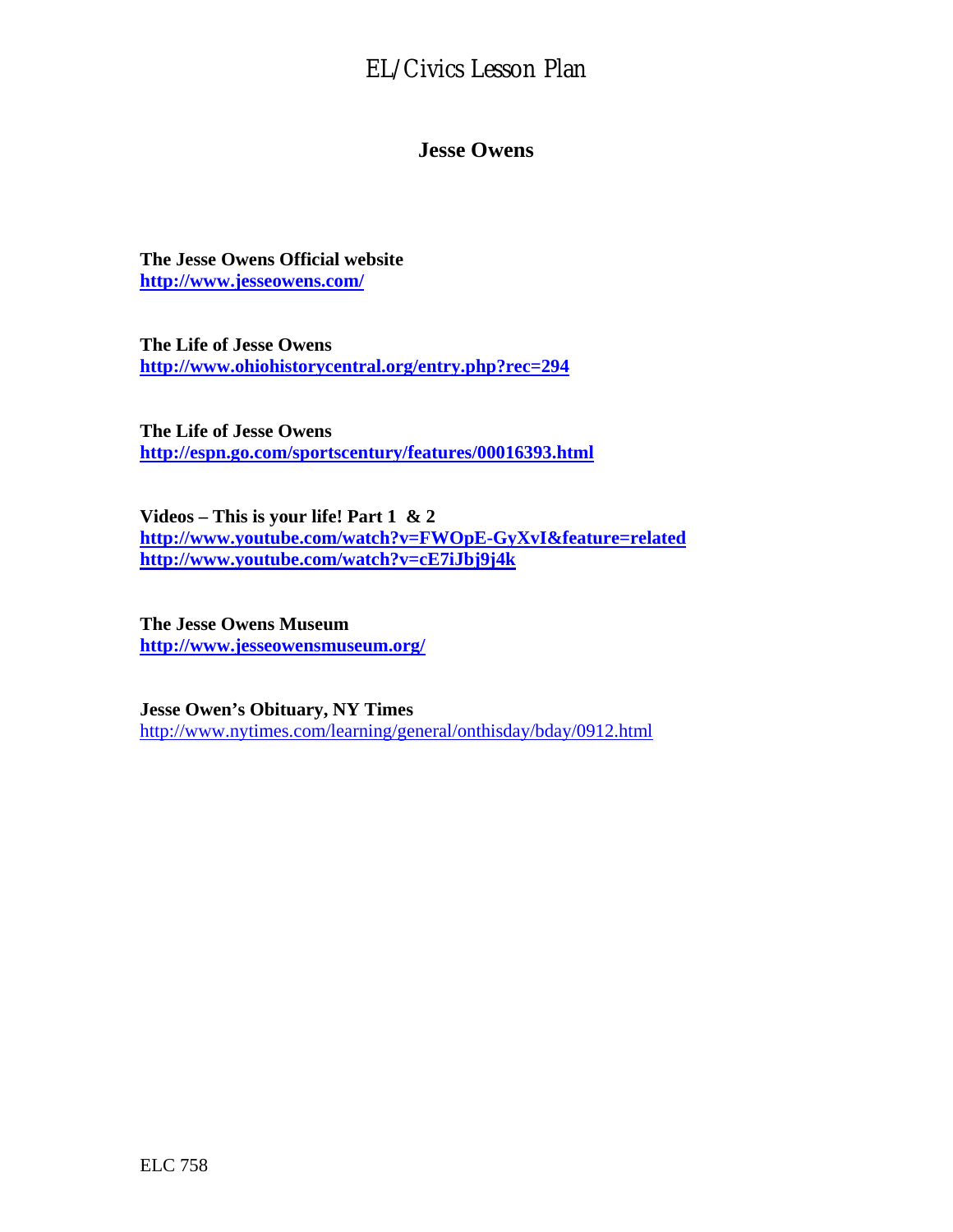### **Jesse Owens**

### Vocabulary

Determination

Dedication

Self-discipline

Effort

Olympic Legend

Track and field

Buckeye Bullet

Sharecropper

James Cleveland = J.C. = Jesse

Roll book

The name **stuck** 

Athlete, athletic

High jump, broad jump, 100 yard dash

Major

Consecutive

To be recruited

Ohio State University, OSU

To pump gas

ELC 758